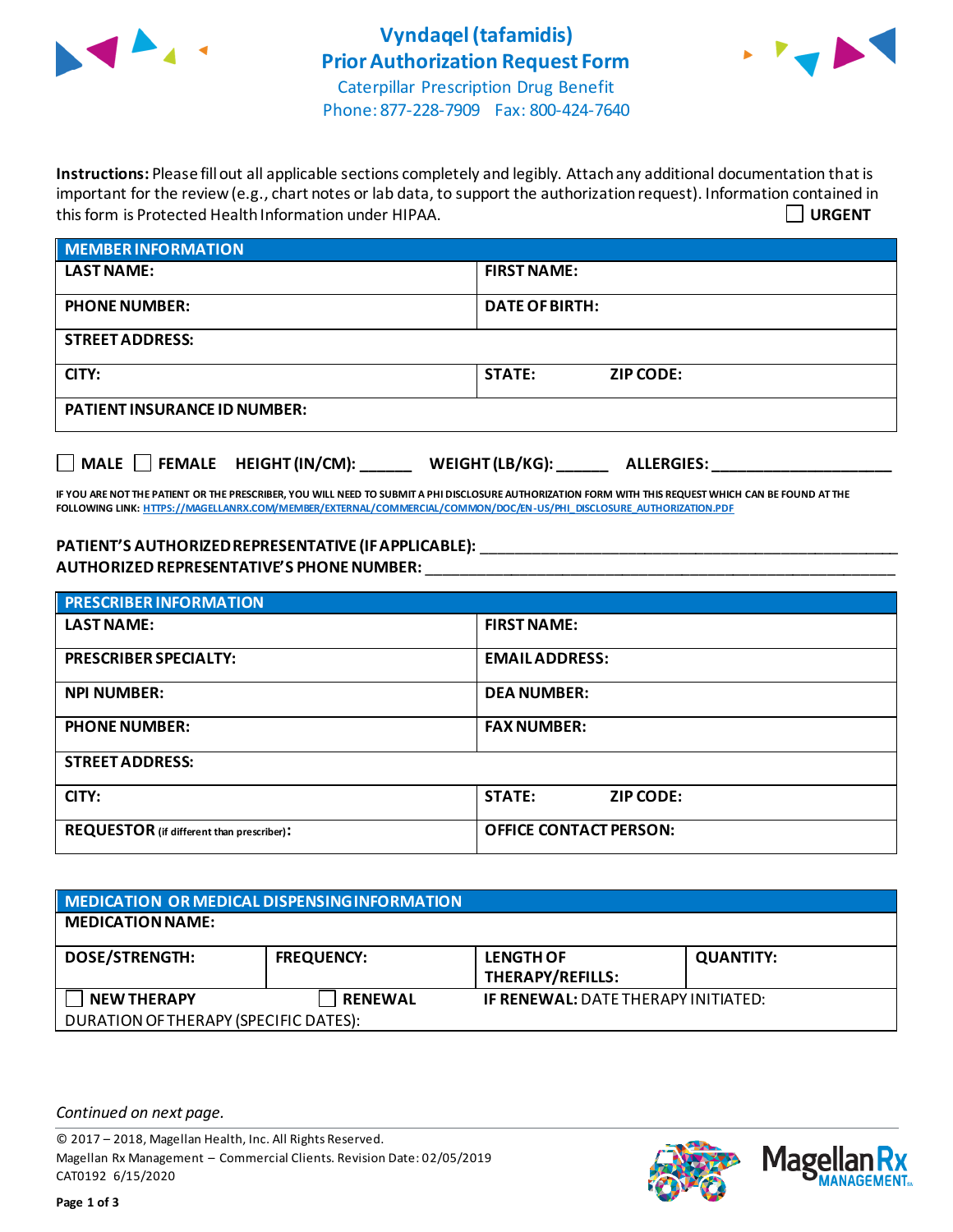

## **Vyndaqel(tafamidis) Prior Authorization Request Form**



Caterpillar Prescription Drug Benefit Phone: 877-228-7909 Fax: 800-424-7640

| MEMBER'S LAST NAME: NAME AND ACCOUNT AND A SERIES OF THE STATE OF THE STATE OF THE STATE OF THE STATE OF THE S                                                                                                                                                           | <b>MEMBER'S FIRST NAME:</b>                                                                                                                                                                                                                 |                                                       |  |  |
|--------------------------------------------------------------------------------------------------------------------------------------------------------------------------------------------------------------------------------------------------------------------------|---------------------------------------------------------------------------------------------------------------------------------------------------------------------------------------------------------------------------------------------|-------------------------------------------------------|--|--|
|                                                                                                                                                                                                                                                                          | 1. HAS THE PATIENT TRIED ANY OTHER MEDICATIONS FOR THIS CONDITION? IF YES (if yes, complete below)                                                                                                                                          | NO                                                    |  |  |
| <b>MEDICATION/THERAPY (SPECIFY</b><br>DRUG NAME AND DOSAGE):                                                                                                                                                                                                             | <b>DURATION OF THERAPY (SPECIFY</b><br>DATES):                                                                                                                                                                                              | <b>RESPONSE/REASON FOR</b><br><b>FAILURE/ALLERGY:</b> |  |  |
| <b>2. LIST DIAGNOSES:</b>                                                                                                                                                                                                                                                |                                                                                                                                                                                                                                             | <b>ICD-10:</b>                                        |  |  |
| $\Box$ Transthyretin amyloid cardiomyopathy (wild-type or hereditary)<br>□ Other diagnosis: ____________________ICD-10 Code(s): ________________________                                                                                                                 |                                                                                                                                                                                                                                             |                                                       |  |  |
| PRIOR AUTHORIZATION.                                                                                                                                                                                                                                                     | 3. REQUIRED CLINICAL INFORMATION: PLEASE PROVIDE ALL RELEVANT CLINICAL INFORMATION TO SUPPORT A                                                                                                                                             |                                                       |  |  |
| <b>Clinical Information:</b>                                                                                                                                                                                                                                             |                                                                                                                                                                                                                                             |                                                       |  |  |
|                                                                                                                                                                                                                                                                          | Does patient have an end-diastolic interventricular septal wall thickness exceeding 12mm? $\Box$ Yes $\Box$ No<br>Please submit echocardiogram report with above measurement CIRCLED on the report.                                         |                                                       |  |  |
| Does patient have a history of heart failure with at least one prior hospitalization for heart failure? $\Box$ Yes $\Box$ No                                                                                                                                             |                                                                                                                                                                                                                                             |                                                       |  |  |
| Does patient have clinical evidence of heart failure without hospitalization(defined as signs and symptoms of<br>volume overload or elevated intracardiac pressures requiring treatment with a diuretic)? $\Box$ Yes $\Box$ No                                           |                                                                                                                                                                                                                                             |                                                       |  |  |
| Is patient's echocardiogram consistent with or suggestive of amyloidosis? $\Box$ Yes $\Box$ No Please submit<br>echocardiogram report.                                                                                                                                   |                                                                                                                                                                                                                                             |                                                       |  |  |
| Does patient have an N-terminal pro-B-type natriuretic peptide (NT-proBNP) level greater than or equal to<br>600pg/mL? □ Yes □ No  Please submit lab report.                                                                                                             |                                                                                                                                                                                                                                             |                                                       |  |  |
| Does patient have a B-type natriuretic peptide(BNP) level greater than or equal to 500pg/ml? $\Box$ Yes $\Box$ No Please<br>submit lab report.                                                                                                                           |                                                                                                                                                                                                                                             |                                                       |  |  |
|                                                                                                                                                                                                                                                                          | Does patient have a New York Heart Association (NYHA) class I, II, or III disease? □ Yes □ No                                                                                                                                               |                                                       |  |  |
| Does patient have a confirmed transthyretin precursor protein present via a Grade 2 or Grade 3 positive Tc-<br>pyrophosphate(PYP) scan? □ Yes □ No Please submit imaging report.                                                                                         |                                                                                                                                                                                                                                             |                                                       |  |  |
| Are patient's serum immunofixation results within normal range? $\Box$ Yes $\Box$ No Please submit lab report.<br>Are patient's serum immunofixation results above the upper range of normal listed on the lab report? $\Box$ Yes $\Box$ No<br>Please submit lab report. |                                                                                                                                                                                                                                             |                                                       |  |  |
| Please submit lab report.                                                                                                                                                                                                                                                | Are patient's urine immunofixation results within normal range? $\Box$ Yes $\Box$ No Please submit lab report.<br>Are patient's urine immunofixation results above the upper range of normal listed on the lab report? $\Box$ Yes $\Box$ No |                                                       |  |  |
| lab report.                                                                                                                                                                                                                                                              | Are patient's serum electrophoresis/free light-chain assay results within normal range? $\Box$ Yes $\Box$ No Please submit                                                                                                                  |                                                       |  |  |



**Mage** 

Кx **ANAGEMENT**<sub>SM</sub>

<sup>© 2017</sup> – 2018, Magellan Health, Inc. All Rights Reserved. Magellan Rx Management – Commercial Clients. Revision Date: 02/05/2019 CAT0192 9.15.2021